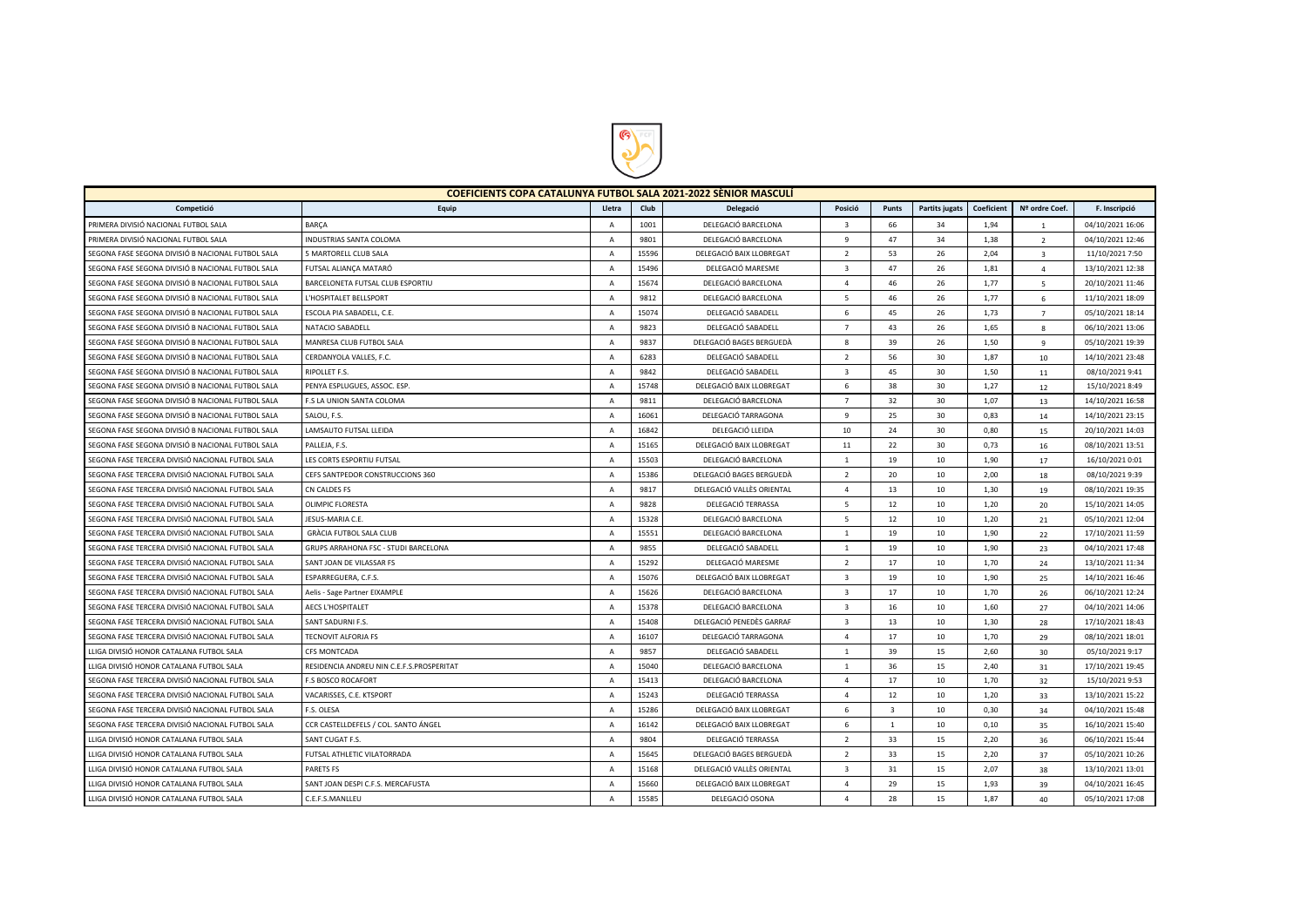| LLIGA DIVISIÓ HONOR CATALANA FUTBOL SALA   | ROLLDRAP MONISTROL F.S.                     | $\overline{A}$ | 15708 | DELEGACIÓ BAGES BERGUEDÀ  | 5                        | 27             | 15 | 1.80 | 41 | 19/10/2021 13:10 |
|--------------------------------------------|---------------------------------------------|----------------|-------|---------------------------|--------------------------|----------------|----|------|----|------------------|
| LLIGA DIVISIÓ HONOR CATALANA FUTBOL SALA   | MAGIC SANTS FUTSAL                          | $\overline{A}$ | 16130 | DELEGACIÓ BARCELONA       | 6                        | 27             | 15 | 1,80 | 42 | 08/10/2021 16:33 |
| LLIGA DIVISIÓ HONOR CATALANA FUTBOL SALA   | RAPID SANTA COLOMA, F.S.                    | $\overline{A}$ | 15189 | DELEGACIÓ BARCELONA       | $\overline{7}$           | 25             | 15 | 1,67 | 43 | 09/10/2021 8:28  |
| LLIGA DIVISIÓ HONOR CATALANA FUTBOL SALA   | SANT ANDREU SAGRERA - AESA                  | $\mathsf{A}$   | 15539 | DELEGACIÓ BARCELONA       | 8                        | 25             | 15 | 1,67 | 44 | 20/10/2021 17:08 |
| LLIGA DIVISIÓ HONOR CATALANA FUTBOL SALA   | PINEDA DE MAR, F.S.                         | $\overline{A}$ | 16427 | DELEGACIÓ MARESME         | 8                        | 20             | 15 | 1,33 | 45 | 15/10/2021 10:45 |
| LLIGA DIVISIÓ HONOR CATALANA FUTBOL SALA   | FS FARMACIA YANGUELA CASTELLAR              | $\overline{A}$ | 15644 | DELEGACIÓ SABADELL        | 9                        | 19             | 15 | 1,27 | 46 | 13/10/2021 12:55 |
| LLIGA DIVISIÓ HONOR CATALANA FUTBOL SALA   | BARNASANTS FUTBOL SALA CLUB                 | A              | 15599 | DELEGACIÓ BARCELONA       | 11                       | 21             | 15 | 1,40 | 47 | 13/10/2021 12:42 |
| LLIGA PRIMERA DIVISIÓ CATALANA FUTBOL SALA | MONTSENY CECD                               | $\mathsf{A}$   | 15095 | DELEGACIÓ BARCELONA       | $\mathbf{1}$             | 38             | 15 | 2,53 | 48 | 17/10/2021 8:22  |
| LLIGA DIVISIÓ HONOR CATALANA FUTBOL SALA   | FUTSAL CERVELLO C.E.                        | $\overline{A}$ | 15524 | DELEGACIÓ BAIX LLOBREGAT  | 12                       | 19             | 15 | 1,27 | 49 | 11/10/2021 10:51 |
| LLIGA DIVISIÓ HONOR CATALANA FUTBOL SALA   | CFS BAR L'ESTADI SANT BOI                   | $\overline{A}$ | 15425 | DELEGACIÓ BAIX LLOBREGAT  | 13                       | 9              | 15 | 0,60 | 50 | 20/10/2021 20:31 |
| LLIGA DIVISIÓ HONOR CATALANA FUTBOL SALA   | SPORTING MONTMELÓ FS                        | $\overline{A}$ | 9810  | DELEGACIÓ OSONA           | 14                       | 13             | 15 | 0,87 | 51 | 15/10/2021 11:23 |
| LLIGA DIVISIÓ HONOR CATALANA FUTBOL SALA   | SANT ANDREU DE LA BARCA, C.F.S.             | $\mathsf{A}$   | 9839  | DELEGACIÓ BAIX LLOBREGAT  | 15                       | 8              | 15 | 0,53 | 52 | 11/10/2021 14:43 |
| LLIGA PRIMERA DIVISIÓ CATALANA FUTBOL SALA | FUNDACIÓ TERRASSA F.C. 1906                 | A              | 6569  | DELEGACIÓ TERRASSA        | $\overline{\mathbf{3}}$  | 31             | 14 | 2,21 | 53 | 15/10/2021 18:43 |
| LLIGA PRIMERA DIVISIÓ CATALANA FUTBOL SALA | FUTSAL ROSARIO CENTRAL                      | $\overline{A}$ | 15531 | DELEGACIÓ BARCELONA       | $\overline{\mathbf{3}}$  | 31             | 15 | 2,07 | 54 | 10/10/2021 23:45 |
| LLIGA PRIMERA DIVISIÓ CATALANA FUTBOL SALA | GAVA, FS.                                   | $\overline{A}$ | 9803  | DELEGACIÓ BAIX LLOBREGAT  | $\overline{a}$           | 27             | 15 | 1,80 | 55 | 13/10/2021 17:03 |
| LLIGA PRIMERA DIVISIÓ CATALANA FUTBOL SALA | RESTAURANT BAR BIARRITZ CAPELLADES          | $\overline{A}$ | 15047 | DELEGACIÓ ANOIA           | $\overline{\phantom{a}}$ | 27             | 15 | 1,80 | 56 | 13/10/2021 15:09 |
| LLIGA PRIMERA DIVISIÓ CATALANA FUTBOL SALA | CFS PREMIÀ DE DALT                          | $\overline{A}$ | 16150 | DELEGACIÓ MARESME         | 6                        | 22             | 14 | 1,57 | 57 | 12/10/2021 19:06 |
| LLIGA PRIMERA DIVISIÓ CATALANA FUTBOL SALA | BELLVER C.E.                                | $\overline{A}$ | 15723 | DELEGACIÓ BAGES BERGUEDÀ  | 6                        | 23             | 15 | 1,53 | 58 | 21/10/2021 12:46 |
| LLIGA PRIMERA DIVISIÓ CATALANA FUTBOL SALA | VALL DE TENES CF. SALA                      | $\overline{A}$ | 15244 | DELEGACIÓ VALLÈS ORIENTAL | $\overline{7}$           | 22             | 14 | 1,57 | 59 | 17/10/2021 20:08 |
| LLIGA PRIMERA DIVISIÓ CATALANA FUTBOL SALA | <b>FUTSAL ALP</b>                           | $\overline{A}$ | 15682 | DELEGACIÓ BAGES BERGUEDÀ  | 8                        | 20             | 15 | 1,33 | 60 | 10/10/2021 18:56 |
| LLIGA PRIMERA DIVISIÓ CATALANA FUTBOL SALA | UNIO F.S. MOLLET                            | $\overline{A}$ | 15325 | DELEGACIÓ VALLÈS ORIENTAL | $\overline{9}$           | 19             | 14 | 1,36 | 61 | 05/10/2021 8:39  |
| LLIGA PRIMERA DIVISIÓ CATALANA FUTBOL SALA | <b>CSC FUTSAL</b>                           | $\overline{A}$ | 15702 | DELEGACIÓ BARCELONA       | 9                        | 19             | 15 | 1,27 | 62 | 05/10/2021 18:21 |
| LLIGA PRIMERA DIVISIÓ CATALANA FUTBOL SALA | RMSI SPORTS-TREMEDAL FS                     | $\overline{A}$ | 15648 | DELEGACIÓ BARCELONA       | 10                       | 20             | 15 | 1.33 | 63 | 11/10/2021 12:34 |
| LLIGA PRIMERA DIVISIÓ CATALANA FUTBOL SALA | CAN CUYAS A.D., F.S.                        | A              | 15015 | DELEGACIÓ SABADELL        | 10                       | 18             | 14 | 1,29 | 64 | 15/10/2021 0:26  |
| LLIGA PRIMERA DIVISIÓ CATALANA FUTBOL SALA | ESCOLA FUTBOL SALA JORDI TORRAS SANT VICENÇ | $\overline{A}$ | 15701 | DELEGACIÓ BAIX LLOBREGAT  | 10                       | 19             | 15 | 1,27 | 65 | 17/10/2021 0:43  |
| LLIGA PRIMERA DIVISIÓ CATALANA FUTBOL SALA | <b>CET 10</b>                               | $\mathsf{A}$   | 15331 | DELEGACIÓ BARCELONA       | 11                       | 19             | 15 | 1,27 | 66 | 18/10/2021 14:48 |
| LLIGA SEGONA DIVISIÓ CATALANA FUTBOL SALA  | CONSTRUCCIONS MARTINEZ CASTELLBELL          | A              | 15050 | DELEGACIÓ BAGES BERGUEDÀ  | <sup>1</sup>             | 34             | 13 | 2,62 | 67 | 06/10/2021 23:33 |
| LLIGA SEGONA DIVISIÓ CATALANA FUTBOL SALA  | C.F.S. CERDANYOLA 2006                      | $\overline{A}$ | 15342 | DELEGACIÓ SABADELL        | <sup>1</sup>             | 33             | 13 | 2,54 | 68 | 04/10/2021 21:15 |
| LLIGA PRIMERA DIVISIÓ CATALANA FUTBOL SALA | COLLBATO, C.E.                              | $\overline{A}$ | 15302 | DELEGACIÓ BAIX LLOBREGAT  | 11                       | 18             | 15 | 1,20 | 69 | 14/10/2021 19:32 |
| LLIGA PRIMERA DIVISIÓ CATALANA FUTBOL SALA | CFS PALAU - PENYA BARCELONISTA              | $\overline{A}$ | 15546 | DELEGACIÓ VALLÈS ORIENTAL | 13                       | 11             | 14 | 0,79 | 70 | 04/10/2021 18:51 |
| LLIGA PRIMERA DIVISIÓ CATALANA FUTBOL SALA | ABRERA CLUB ESPORTIU                        | $\mathsf{A}$   | 15534 | DELEGACIÓ BAIX LLOBREGAT  | 16                       | $\overline{7}$ | 15 | 0,47 | 71 | 18/10/2021 15:49 |
| LLIGA PRIMERA DIVISIÓ CATALANA FUTBOL SALA | SANT ANDREU, A.E.                           | A              | 9815  | DELEGACIÓ BARCELONA       | 16                       | $\overline{7}$ | 15 | 0,47 | 72 | 20/10/2021 17:07 |
| LLIGA SEGONA DIVISIÓ CATALANA FUTBOL SALA  | PURA BRASA RACING PINEDA FUTBOL SALA        | $\overline{A}$ | 16139 | DELEGACIÓ MARESME         | $\overline{2}$           | 31             | 12 | 2,58 | 73 | 10/10/2021 20:24 |
| LLIGA SEGONA DIVISIÓ CATALANA FUTBOL SALA  | SANTVICENTI CLUB FUTBOL SALA                | $\overline{A}$ | 15727 | DELEGACIÓ MARESME         | $\overline{\mathbf{3}}$  | 30             | 12 | 2.50 | 74 | 12/10/2021 17:54 |
| LLIGA SEGONA DIVISIÓ CATALANA FUTBOL SALA  | FUTSAL TERRASSA LES SAVEURS CLUB ESPORTIU   | $\overline{A}$ | 15705 | DELEGACIÓ TERRASSA        | $\overline{\mathbf{3}}$  | 27             | 13 | 2,08 | 75 | 18/10/2021 23:41 |
| LLIGA SEGONA DIVISIÓ CATALANA FUTBOL SALA  | <b>FUTSAL VILOMARA</b>                      | $\overline{A}$ | 15719 | DELEGACIÓ BAGES BERGUEDÀ  | $\overline{\mathbf{3}}$  | 25             | 13 | 1,92 | 76 | 08/10/2021 19:29 |
| LLIGA SEGONA DIVISIÓ CATALANA FUTBOL SALA  | CENTRE MONTSERRAT XAVIER 1904 C.E.          | $\overline{A}$ | 15367 | DELEGACIÓ BARCELONA       | $\overline{4}$           | 23             | 13 | 1,77 | 77 | 21/10/2021 10:25 |
| LLIGA SEGONA DIVISIÓ CATALANA FUTBOL SALA  | FUTSAL ARENYS DE MAR                        | $\overline{A}$ | 16131 | DELEGACIÓ MARESME         | 5                        | 24             | 12 | 2,00 | 78 | 05/10/2021 12:57 |
| LLIGA SEGONA DIVISIÓ CATALANA FUTBOL SALA  | INTER SENTMENAT CLUB ESPORTIU               | $\overline{A}$ | 15538 | DELEGACIÓ SABADELL        | 5                        | 26             | 13 | 2,00 | 79 | 05/10/2021 10:41 |
| LLIGA SEGONA DIVISIÓ CATALANA FUTBOL SALA  | C.F.S. PLATENSE VILANOVA I LA GELTRÚ        | A              | 15675 | DELEGACIÓ PENEDÈS GARRAF  | 5                        | 16             | 10 | 1,60 | 80 | 10/10/2021 22:19 |
| LLIGA SEGONA DIVISIÓ CATALANA FUTBOL SALA  | JAKO - AEE INS MONTSERRAT                   | $\overline{A}$ | 15307 | DELEGACIÓ BARCELONA       | 5                        | 20             | 13 | 1,54 | 81 | 11/10/2021 21:26 |
| LLIGA SEGONA DIVISIÓ CATALANA FUTBOL SALA  | ALSAKO.COM ATLÈTIC CATALÀ F.S.              | $\overline{A}$ | 15316 | DELEGACIÓ MARESME         | 6                        | 20             | 12 | 1,67 | 82 | 16/10/2021 11:43 |
| LLIGA SEGONA DIVISIÓ CATALANA FUTBOL SALA  | SANT MIQUEL D'OLÓ                           | $\mathsf{A}$   | 1820  | DELEGACIÓ BAGES BERGUEDÀ  | 6                        | 21             | 13 | 1,62 | 83 | 11/10/2021 20:45 |
| LLIGA SEGONA DIVISIÓ CATALANA FUTBOL SALA  | C.E.ATHLETIC TORRE ROJA                     | $\overline{A}$ | 15720 | DELEGACIÓ BAIX LLOBREGAT  | 6                        | 16             | 10 | 1,60 | 84 | 05/10/2021 13:22 |
| LLIGA SEGONA DIVISIÓ CATALANA FUTBOL SALA  | SAFA ANOSDA SABADELL, C.F.                  | $\overline{A}$ | 2993  | DELEGACIÓ SABADELL        | $\overline{7}$           | 24             | 13 | 1,85 | 85 | 14/10/2021 22:31 |
| LLIGA SEGONA DIVISIÓ CATALANA FUTBOL SALA  | CASP, A.E.                                  | А              | 15435 | DELEGACIÓ BARCELONA       | $\overline{7}$           | 23             | 15 | 1,53 | 86 | 19/10/2021 10:41 |
| LLIGA SEGONA DIVISIÓ CATALANA FUTBOL SALA  | ESCOLA DAINA ISARD ASS. ESPORT.             | $\overline{A}$ | 15591 | DELEGACIÓ BAIX LLOBREGAT  | $\overline{7}$           | 19             | 13 | 1,46 | 87 | 14/10/2021 21:48 |